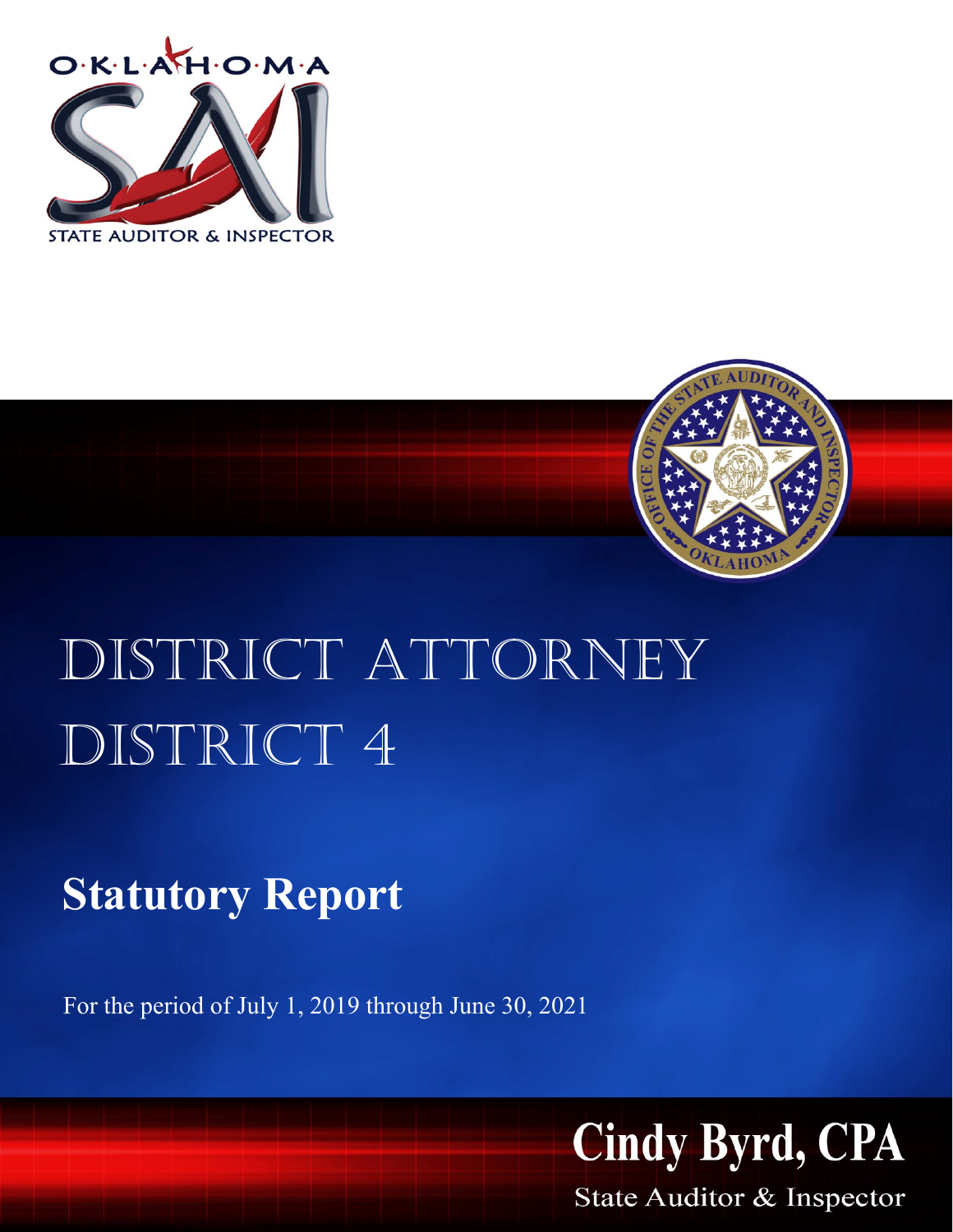#### MIKE FIELDS, DISTRICT ATTORNEY DISTRICT 4

#### STATUTORY REPORT BOGUS CHECK RESTITUTION PROGRAM DRUG ASSET FORFEITURE PROGRAM DRUG POSSESSION DIVERSION PROGRAM RESTITUTION AND DIVERSION PROGRAM SUPERVISION FEE AND STATE REMITTANCE PROGRAMS 991 FEE AND 991 FEE STATE REMITTANCE PROGRAMS

#### FOR THE PERIOD OF JULY 1, 2019 THROUGH JUNE 30, 2021

This publication, issued by the Oklahoma State Auditor and Inspector's Office as authorized by 74 O.S. § 212.E and 22 O.S. §§ 114, 991d, 991f-1.1, and 63 O.S. § 2-506 has not been printed, but is available on the agency's website (www.sai.ok.gov) and in the Oklahoma Department of Libraries Publications Clearinghouse Digital Prairie Collection http://digitalprairie.ok.gov/cdm/search/collection/audits/) pursuant to 65 O.S. § 3-114.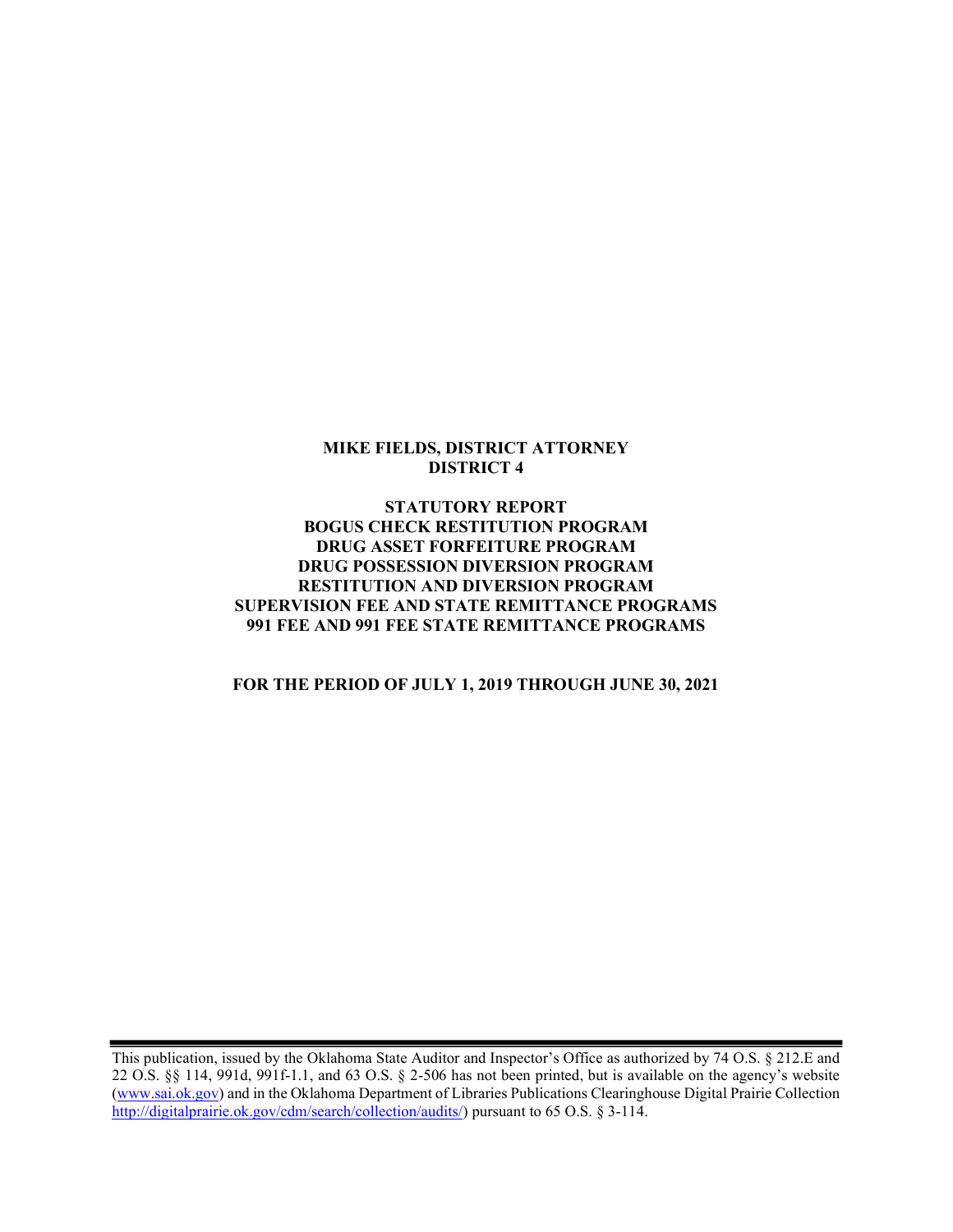

## Cindy Byrd, CPA | State Auditor & Inspector

2300 N. Lincoln Blvd., Room 123, Oklahoma City, OK 73105 | 405.521.3495 | www.sai.ok.gov

June 16, 2022

Mike Fields, District Attorney District 4 Garfield County Courthouse Enid, Oklahoma 73701

Transmitted herewith is the statutory report for the District Attorney of District Blaine, Canadian, Garfield, Grant, and Kingfisher County, Oklahoma (the District) for the period of July 1, 2019 through June 30, 2021.

A report of this type is critical in nature; however, we do not intend to imply that there were not commendable features in the present accounting and operating procedures of the District.

The goal of the State Auditor and Inspector is to promote accountability and fiscal integrity in state and local government. Maintaining our independence as we provide this service to the taxpayers of Oklahoma is of utmost importance.

We wish to take this opportunity to express our appreciation for the assistance and cooperation extended to our office during our engagement.

Sincerely,

CINDY BYRD, CPA OKLAHOMA STATE AUDITOR & INSPECTOR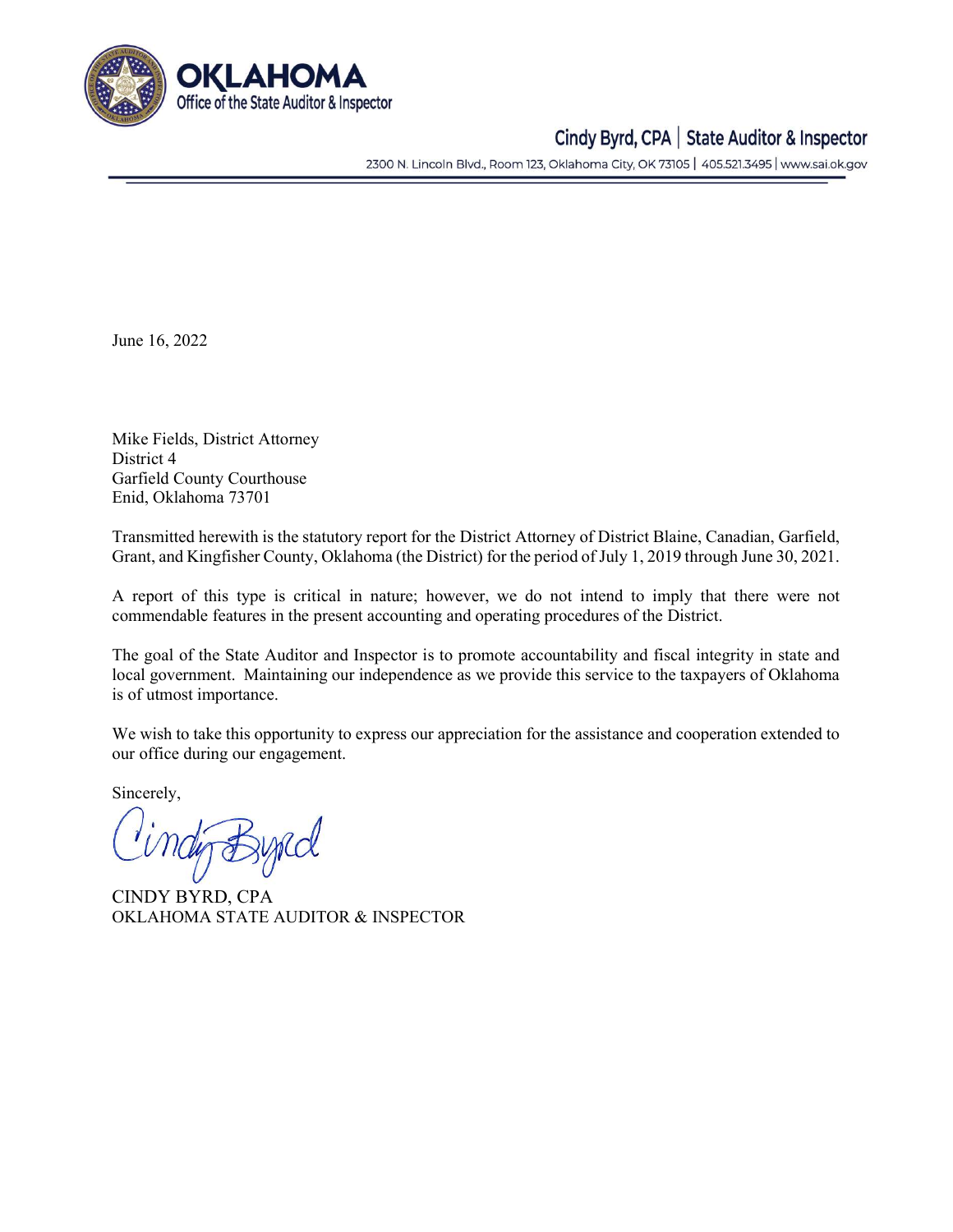#### MIKE FIELDS, DISTRICT ATTORNEY DISTRICT 4 STATUTORY REPORT FOR THE PERIOD OF JULY 1, 2019 THROUGH JUNE 30, 2021

#### TABLE OF CONTENTS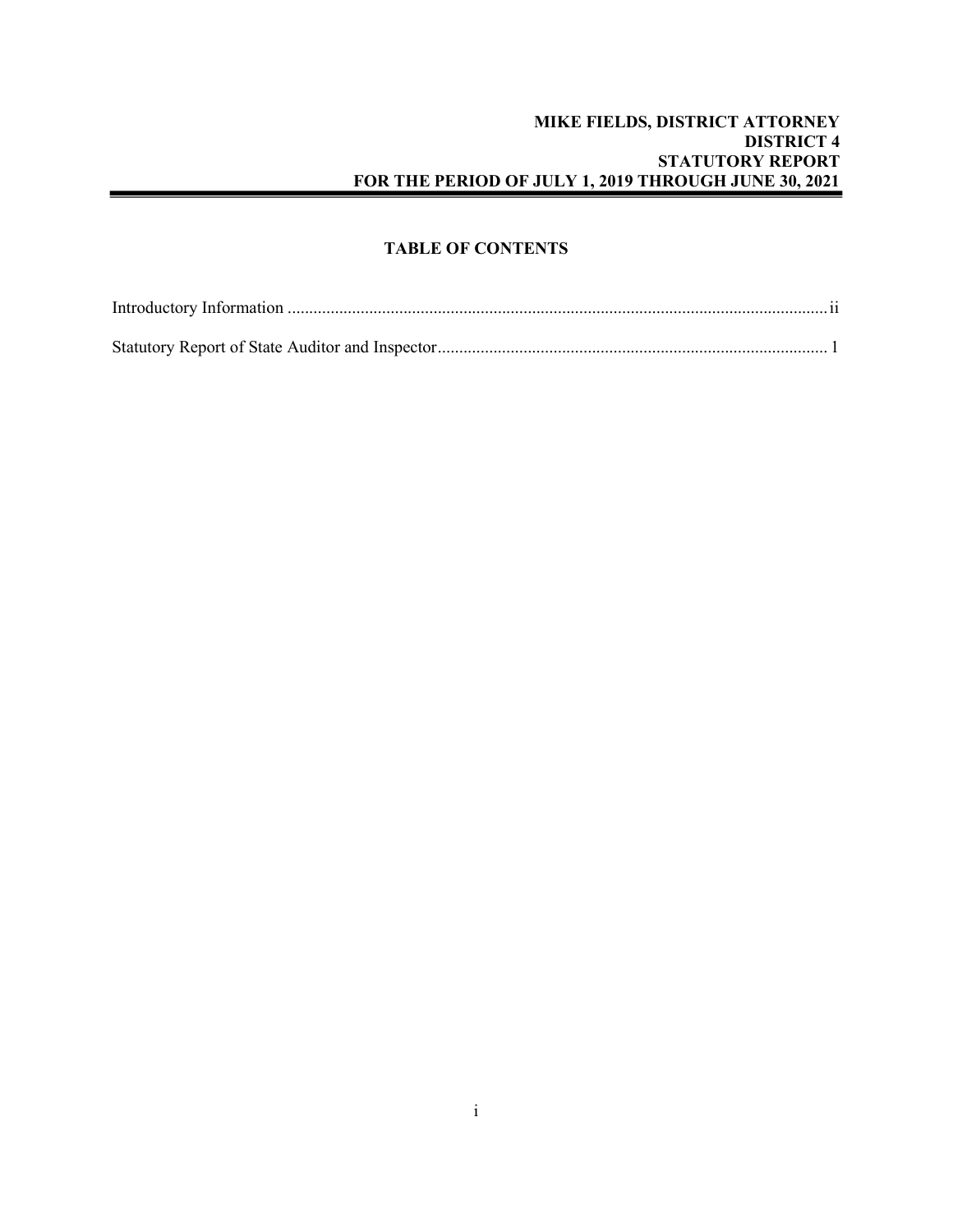#### INTRODUCTORY INFORMATION

#### BOGUS CHECK RESTITUTION PROGRAM

The bogus check program was created by the Oklahoma Legislature in 1982 as a special type of deferred prosecution program and every district attorney is required to operate a bogus check program. The program provides an alternative way to handle bogus check cases without any additional cost to courts, prosecutors, or the state prison system. The primary emphasis of the program is collecting restitution for the victim of the crime, rather than punishing the offender.

Bogus checks are a significant cost to business, a cost that is passed on to the consumer and paid by all citizens and taxpayers in the state. The program offers a manner to address criminal conduct without sending many offenders to state prisons.

#### DRUG ASSET FORFEITURE PROGRAM

The drug asset forfeiture program was created by the Oklahoma Legislature in 1971. The fund is not subject to fiscal year limitations and is to be used for enforcement of controlled dangerous substance laws, drug abuse prevention and education, and is maintained by the district attorney to be used at his or her discretion for those purposes. The revenues for said fund come from the proceeds of forfeited assets. Any cash, vehicles, real property, or other assets used in the commission of or acquired as a result of a crime as described in the Uniform Controlled Dangerous Substances Act is presumed to be forfeitable.

#### DRUG POSSESSION AND DIVERSION PROGRAM

The drug possession and diversion program was created by the Oklahoma Legislature in 2016 as a special type of deferred prosecution program. This law allows district attorneys to enter into a written agreement with a defendant to defer prosecution of a charge for the possession of a controlled dangerous substance and possession of drug paraphernalia, or both, for a period to be determined by the district attorney, not to exceed twenty-four (24) months. During this period, the defendant shall be supervised in the community by the district attorney or by a private supervision program.

#### RESTITUTION AND DIVERSION PROGRAM

The restitution and diversion program was created by the Oklahoma Legislature in 2001 as a special type of deferred prosecution program. The legislation required that each district attorney create such a program. The purpose of the program is to allow the district attorney the discretion to divert criminal complaints involving property crimes from criminal court and to collect restitution for victims.

The program allows the district attorney's office to receive, disburse, and monitor victim restitution payments. The program offers an alternative way to address criminal conduct.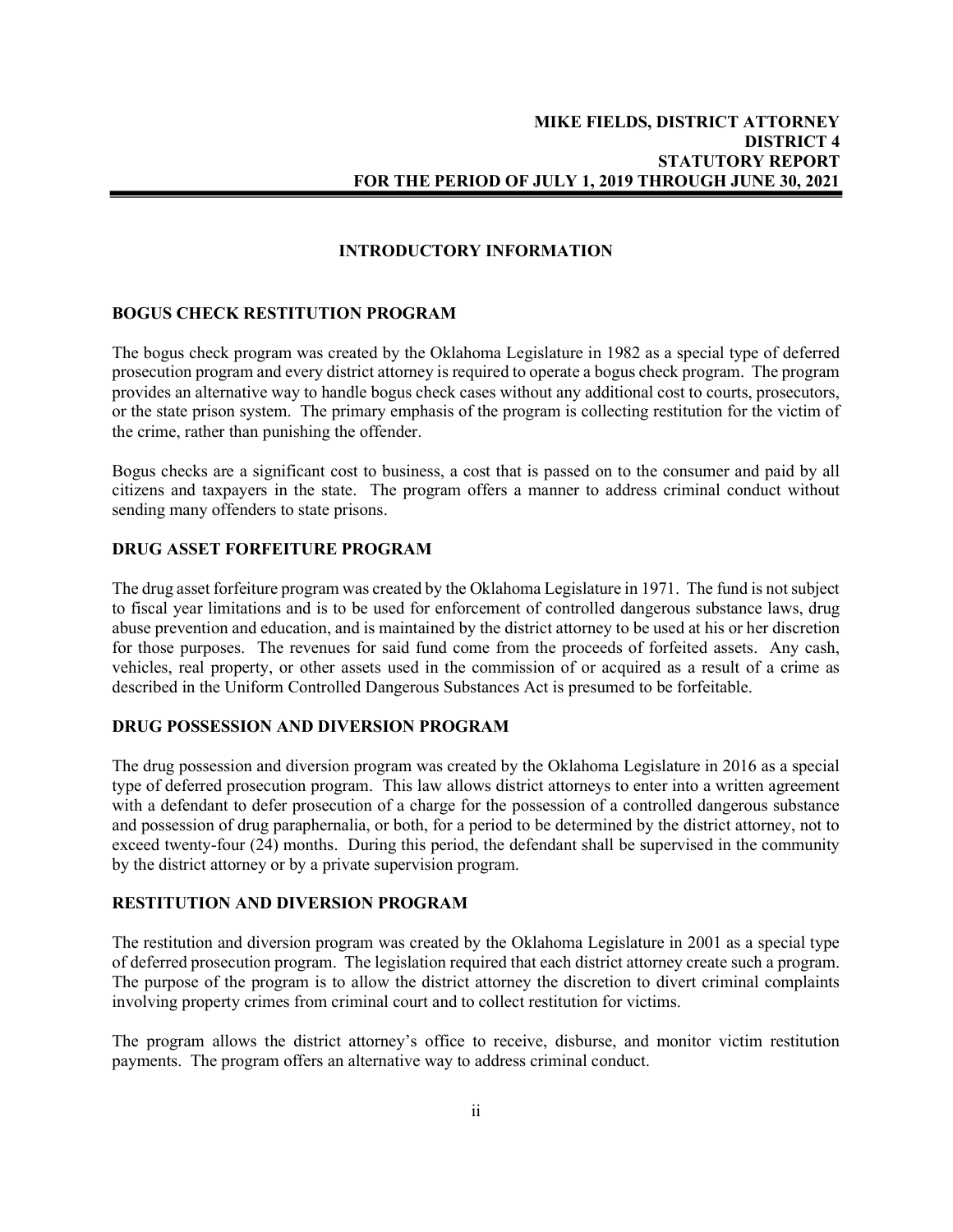#### SUPERVISION FEE AND SUPERVISION FEE STATE REMITTANCE PROGRAMS

The district attorney supervision fee program was created by the Oklahoma Legislature in 2005 as an alternative from supervision by the Department of Corrections. When the court imposes a deferred or a suspended sentence for any offense and does not order supervision by the Department of Corrections, the offender shall be required to pay the district attorney a monthly supervision fee. However, the legislation provides that in hardship cases, the district attorney shall expressly waive all or part of the fee.

Beginning on July 1, 2019, a supervision fee state remittance account was created pursuant to 22 §991d (2) amended as follows, "Any fees collected by the district attorney shall be deposited in the General Revenue Fund of the State Treasury." Fees collected at the district offices are deposited monthly with the county treasurer and transferred monthly for annual budgeted appropriations at the state level.

#### 991 FEE AND 991 FEE STATE REMITTANCE PROGRAMS

The district attorney 991 fee program was created by the Oklahoma Legislature in 2013. If the offender is not ordered supervision by the district attorney (as described above) "the offender shall be required to pay a fee to the district attorney's office during the first two (2) years of probation to compensate the district for the costs incurred during the prosecution of the offender and for the additional work of verifying the compliance of the offender with the rules and conditions of his or her probation". However, the legislation provides the district attorney may waive any part of this requirement in the best interests of justice.

Beginning on July 1, 2019, a 991 fee state remittance account was created pursuant to 22 §991a (1)(ii) amended as follows, " Any fees collected by the district attorney shall be deposited in the General Revenue Fund of the State Treasury. Fees collected at the district offices are deposited monthly with the county treasurer and transferred monthly for annual budgeted appropriations at the state level.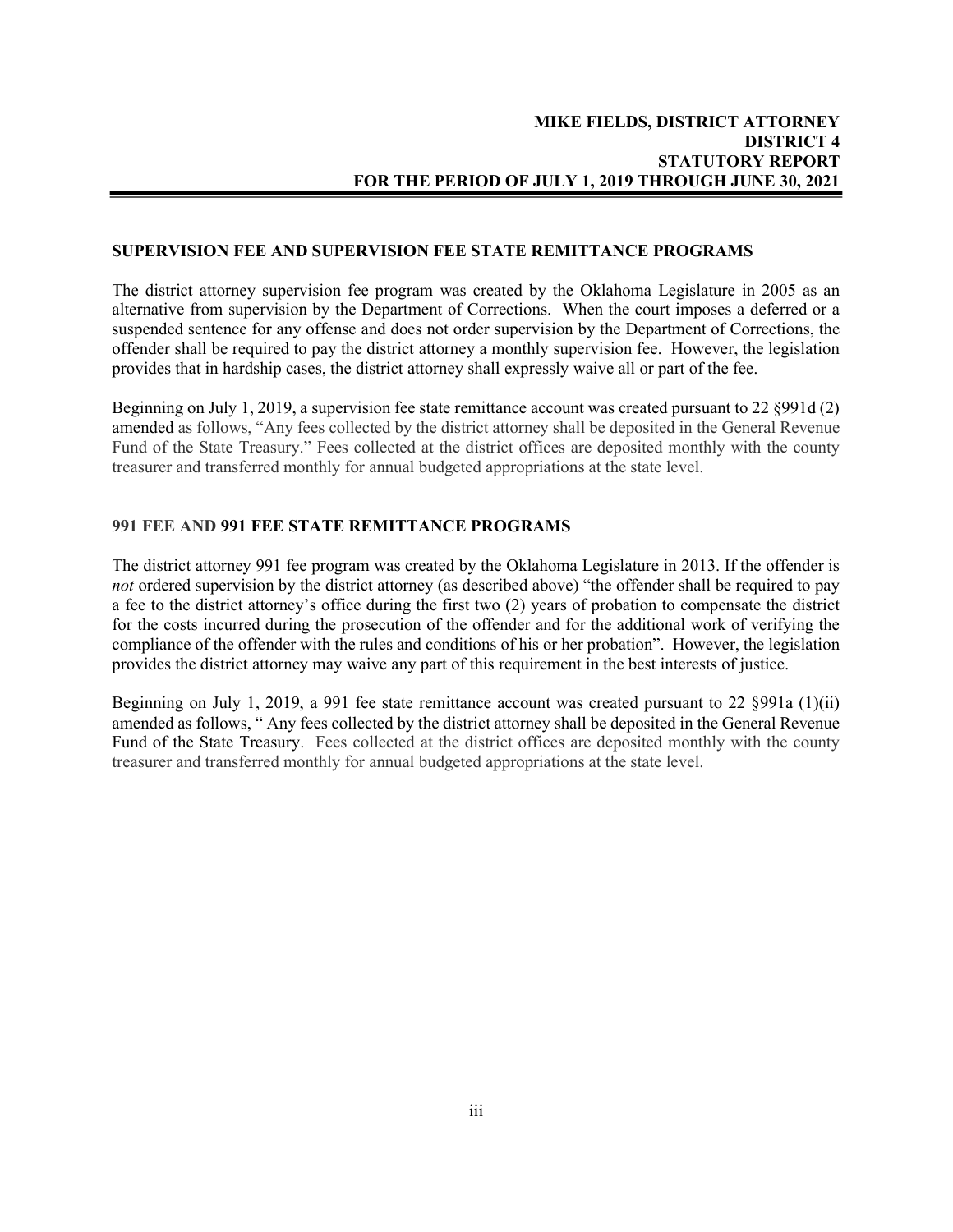

## Cindy Byrd, CPA | State Auditor & Inspector

2300 N. Lincoln Blvd., Room 123, Oklahoma City, OK 73105 | 405.521.3495 | www.sai.ok.gov

#### Statutory Report

Mike Fields, District Attorney District 4 Garfield County Courthouse Enid, Oklahoma 73701

For the purpose of complying with 74 O.S. § 212.E and 22 O.S. §§ 114, 991d, 991a (hh), 991.f-1.1, and 63 O.S. §§ 2-506 and 2-901, we have performed the following procedures as they relate to the records of the District Attorney's programs for the period of July 1, 2019 through June 30, 2021.

Bogus Check Restitution, Drug Possession and Diversion, Restitution and Diversion, Supervision Fee/State Remittance and 991 Fee/State Remittance Programs:

- Determine that internal controls are designed and operating over the collections and disbursement process.
- Examine fees to determine that the correct fees are assessed, receipted, and deposited in compliance with 28 O.S. § 153, 22 O.S. §§ 114, 991d, 991a (hh), 991f-1.1, 63 O.S. § 2-901, and 19 O.S. § 215.11.
- Determine whether disbursements are used to defray the expenses of the District Attorney's office in accordance with 22 O.S. §§ 114, 991d, 991a (hh), 991f-1.1, and 63 O.S. §2-901, and whether disbursements are supported by approved claims, invoices, and verification that goods or services paid for were received.
- Determine whether the District Attorney reconciles accounts with the County Treasurer's ledgers.
- Determine whether the District Attorney prepares and submits an annual report to the District Attorneys Council that reflects total collections and total disbursements for the Bogus Check Restitution, Drug Possession and Diversion, Restitution and Diversion, Supervision Fee/State Remittance and 991 Fee/State Remittance Programs.

Drug Asset Forfeiture Program:

- Determine that internal controls are designed and operating over the collections and disbursement process.
- Determine that the District Attorney maintains a true and accurate inventory of all property seized in accordance with 63 O.S. § 2-506.K.
- Review sale documentation for selected cases to determine whether forfeited assets were sold after a public auction to the highest bidder in accordance with 63 O.S. §§ 2-506 and 2-508.
- Review the distribution of proceeds to determine the distribution was in accordance with court orders pursuant to 63 O.S. §§ 2-506.K and 2-508.
- Test disbursements to determine they are supported by approved claims, invoices, and independent verification that goods or services paid for were received.
- Determine whether the District Attorney prepares and submits an annual report to the District Attorneys Council reflecting the total collections, total disbursements, beginning and ending balances in accordance with 63 O.S. § 2-506.L.3.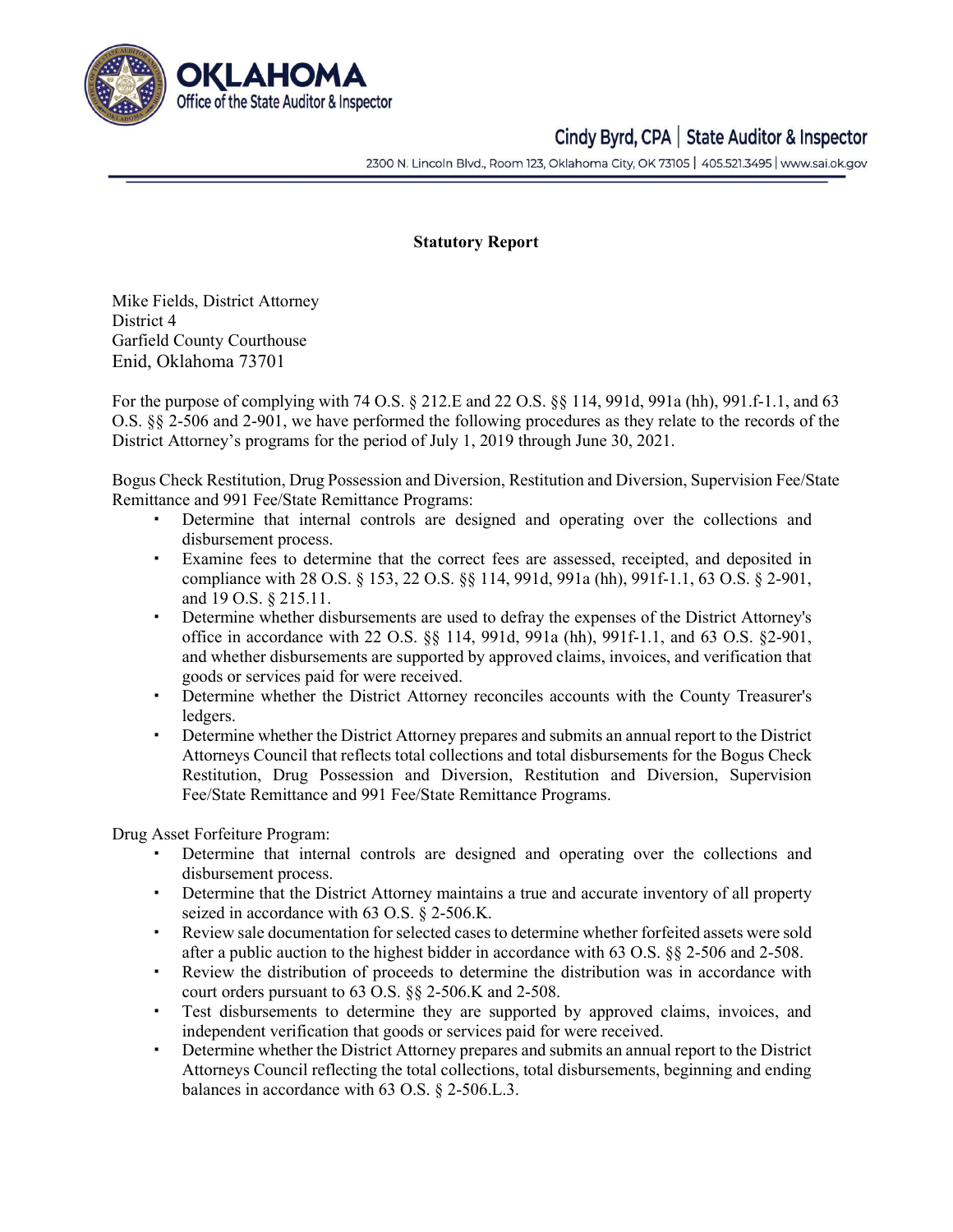Determine if the District Attorney reconciles account balances with the County Treasurer.

All information included in the financial records of the Bogus Check Restitution, Drug Asset Forfeiture, Drug Possession and Diversion, Restitution and Diversion, Supervision Fee/State Remittance and 991 Fee/State Remittance Programs are the representation of the District Attorney for their respective district.

Our engagement was limited to the procedures performed above and was less in scope than an audit performed in accordance with auditing standards generally accepted in the United States of America. Accordingly, we do not express an opinion on any basic financial statement of Blaine, Canadian, Garfield, Grant, or Kingfisher County.

Based on our procedures performed, there were no exceptions noted.

This report is intended for the information and use of the District Attorney and District management. However, this report is a matter of public record and its distribution is not limited.

CINDY BYRD, CPA OKLAHOMA STATE AUDITOR & INSPECTOR

May 25, 2022